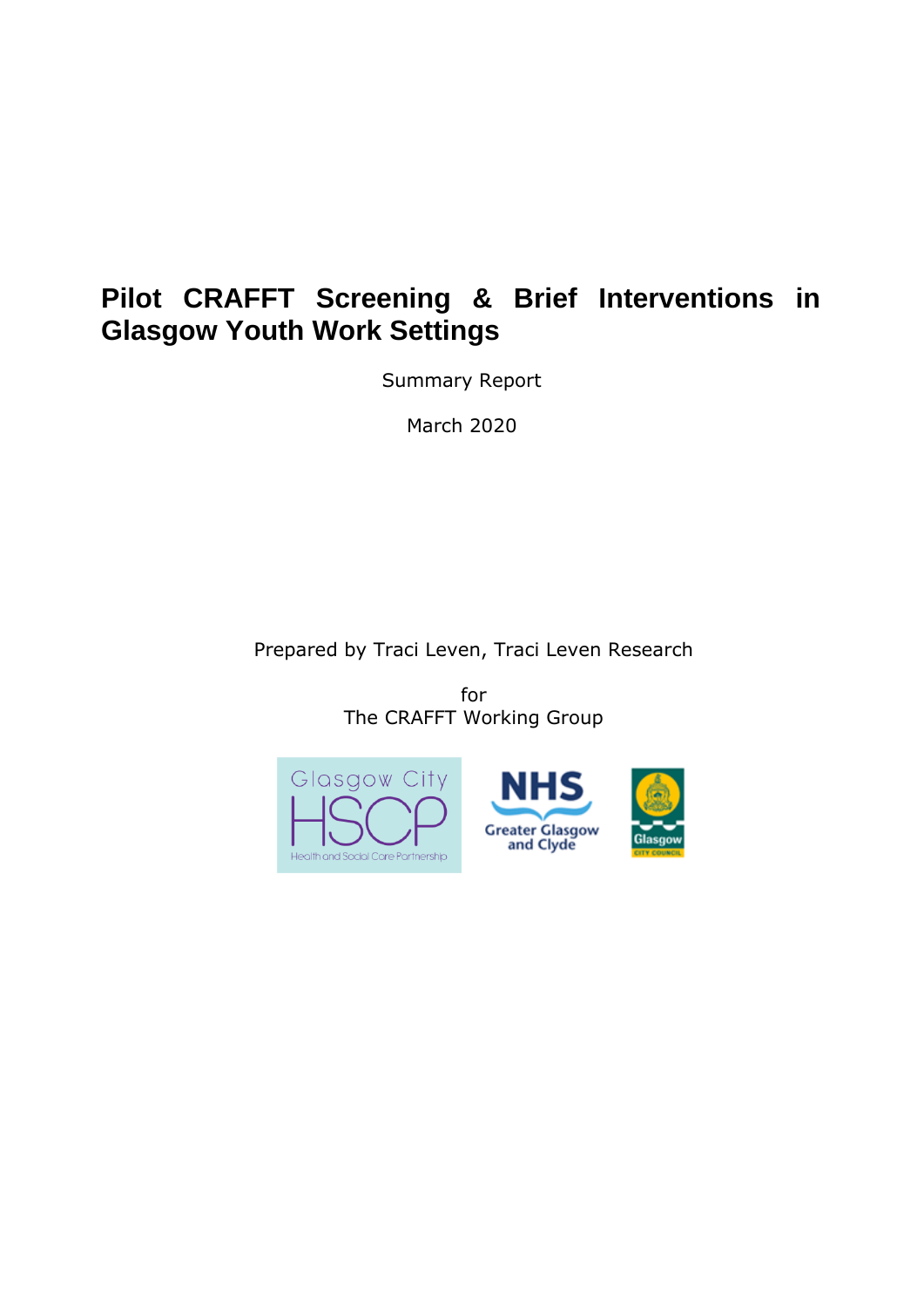# **Summary**

# **Introduction**

The CRAFFT tool provides an opportunity for youth workers to have a structured conversation with young people about alcohol and drug use, and can identify young people who may benefit from brief interventions to address needs around alcohol and/or drugs, or who may benefit from referral to other agencies for support.

A working group was established to oversee the development and delivery of new guidelines for screening, delivering brief interventions and making onward referrals for young people in youth work settings in Glasgow City. The working group commissioned work to develop guidelines and evaluate a pilot implementation.

#### **Programme of Work**

The original aims of the programme of work were to:

- Develop and produce guidelines around CRAFFT related processes and procedures for youth workers, working with young people aged 11-17 (subsequently revised to 12-17)
- Monitor and evaluate the implementation of the CRAFFT guidelines across three youth work settings in Glasgow City (subsequently revised to two youth work settings)

The work was broken down into the following six objectives:

- 1. Review of local, national and international policies and procedures that relate to young people's alcohol and drug use.
- 2. Identify local youth organisations' policies and procedures relating to young people's alcohol and drug use.
- 3. Map appropriate agencies that youth services can refer young people to and their capacity to manage, if applicable, an increase in referrals.
- 4. Based upon the findings from objectives 1,2 and 3 and local evidence, produce age appropriate guidelines for CRAFFT screenings, brief interventions and referrals by youth work staff.
- 5. Refine the content and usability of the guidelines after consultation with youth work staff.
- 6. Monitor and evaluate the implementation of the CRAFFT guidelines across three youth work settings in Glasgow City and recommend any further changes.

#### **Findings from Review of Policies and Procedures**

The key findings from the review of policies and procedures were: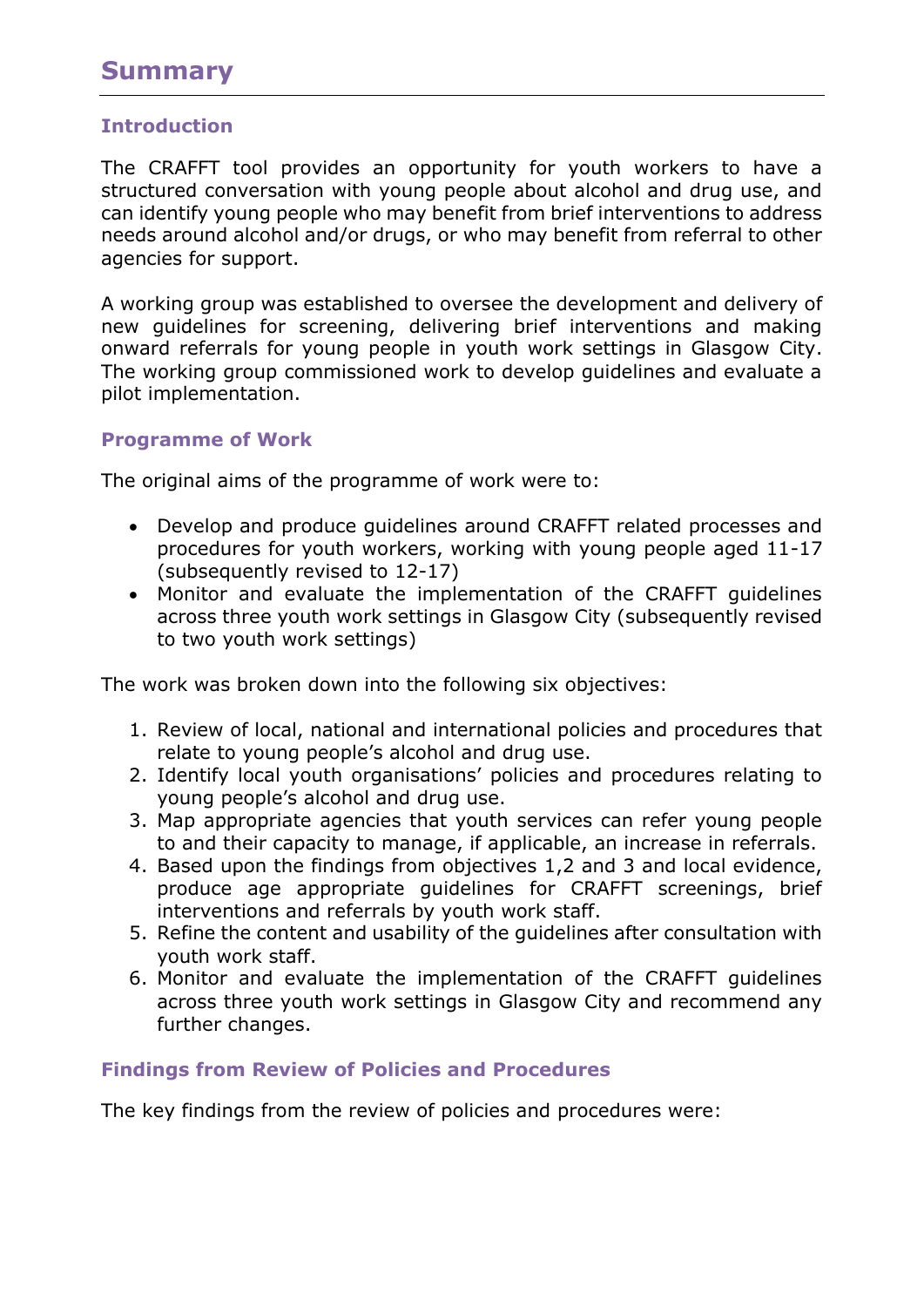# **Feasibility/Acceptability of Alcohol and Drugs Screening and Brief Interventions for Young People in a Youth Work Setting**

- CRAFFT is a validated tool for screening young people's alcohol and drug use, developed for 12-18 year olds.
- Youth work settings are well placed to identify and address drug and alcohol related issues, and screenings and brief interventions have been successfully carried out in youth work settings in Scotland and elsewhere.
- CRAFFT screenings provide a basis for appropriate follow-up conversations.

# **Child Protection and Drug & Alcohol Policies and Consent**

- Scottish Government National Guidance for Child Protection recognises the risk of harm from children's own drug or alcohol use. Some local Safeguarding Children Boards have specific policies/procedures for alcohol/drug use and advocate the use of screening (some of which advocate CRAFFT as a screening tool).
- Youth organisations' safeguarding or child protection policies do not usually mention children's own behaviour. However, safeguarding concerns relating to children's own behaviour may arise during CRAFFT screening.
- Few national or local youth organisations have specific drugs and alcohol policies relating to young people's use of alcohol and drugs.
- Young people's ability to consent should be considered according to the Gillick ruling and the Age of Legal Capacity (Scotland) Act. In Glasgow, in other contexts, 12 is used as the 'rule of thumb' age to provide informed consent.

#### **Survey of Youth Work Organisations**

A total of 23 Glasgow City youth work organisations responded to an online survey. Seventeen (74%) said they currently provided information, advice, support or interventions on drugs and/or alcohol issues. All knew of at least one organisation they could refer young people to if they were concerned about their drug or alcohol use.

#### **Mapping of Local Referral Agencies**

Investigations were carried out to identify suitable referral agencies for young people who identified as requiring additional support as a result of CRAFFT screenings. It became apparent that the new Multiple Risk service (which was in development at the time) would be the most appropriate referral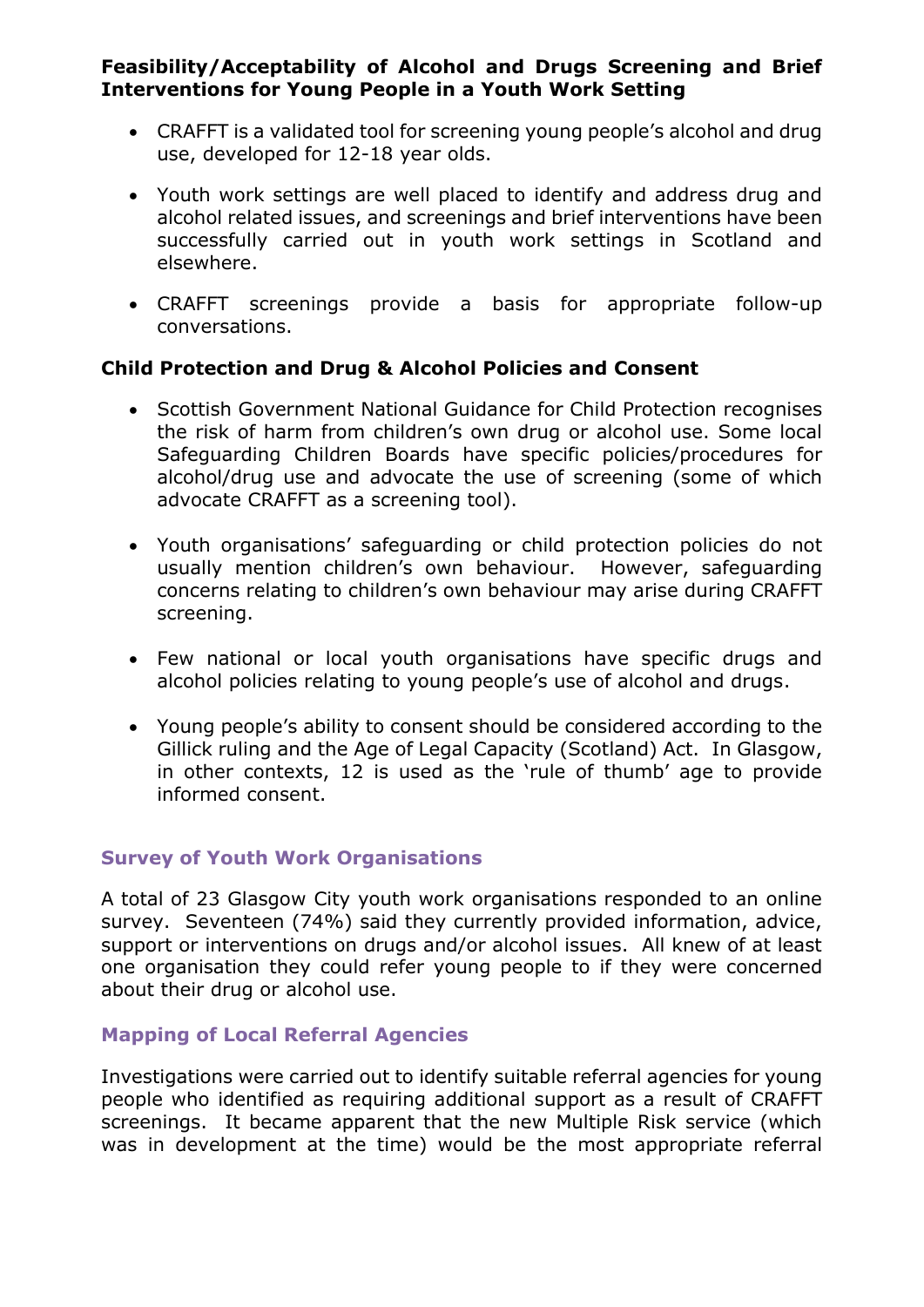agency. The roll-out of CRAFFT was delayed in order to ensure the new service was in operation and able to accept referrals. The service, called *Know Your Way* provides a person-centred 12 week programme of one-toone support for young people.

Although *Know Your* Way was the default referral agency, the Alcohol Drug Recovery Service (ADRS) was identified as the most appropriate referral service where young people were identified as having an urgent need of support, with signs of dangerous use/dependency.

#### **Development of the Guideline**

The development of the guideline was informed by the evidence from the review of policies and procedures. The guideline sets out the protocols for conducting CRAFFT screenings, brief interventions and referrals.

#### **Development of the CRAFFT App**

The development of the CRAFFT App was overseen by the CRAFFT working group, and was commissioned to an application development organisation. The App collects all the required information to monitor CRAFFT scores and outcomes, as well as giving appropriate feedback. The app was signed off as compliant with NHSGGC governance concerning GDPR.

#### **Validation Workshop**

Staff from nine organisations attended a validation workshop. Youth workers were given the draft CRAFFT guideline document prior to the event, and at the event there was a section-by-section presentation, and comment/feedback was sought. Overall the guideline was felt to be clear and appropriate and no required changes were identified.

#### **Policy Development**

A key requirement for youth organisations enlisted to deliver CRAFFT screenings was that they would have to have an appropriate alcohol and drugs policy. In order to progress with the pilot, the working group developed a 'CRAFFT Practice Implications Document' which was intended to be a 'holding position', in the absence of a formal policy.

#### **Identification of Pilot Sites**

Youth work sites were recruited in each of the three localities (South, North West and North East) for the CRAFFT pilot.

#### **CRAFFT Training and Support**

Bespoke training was developed for those who would be delivering CRAFFT screening. The training was divided into four sessions. Two training courses were run: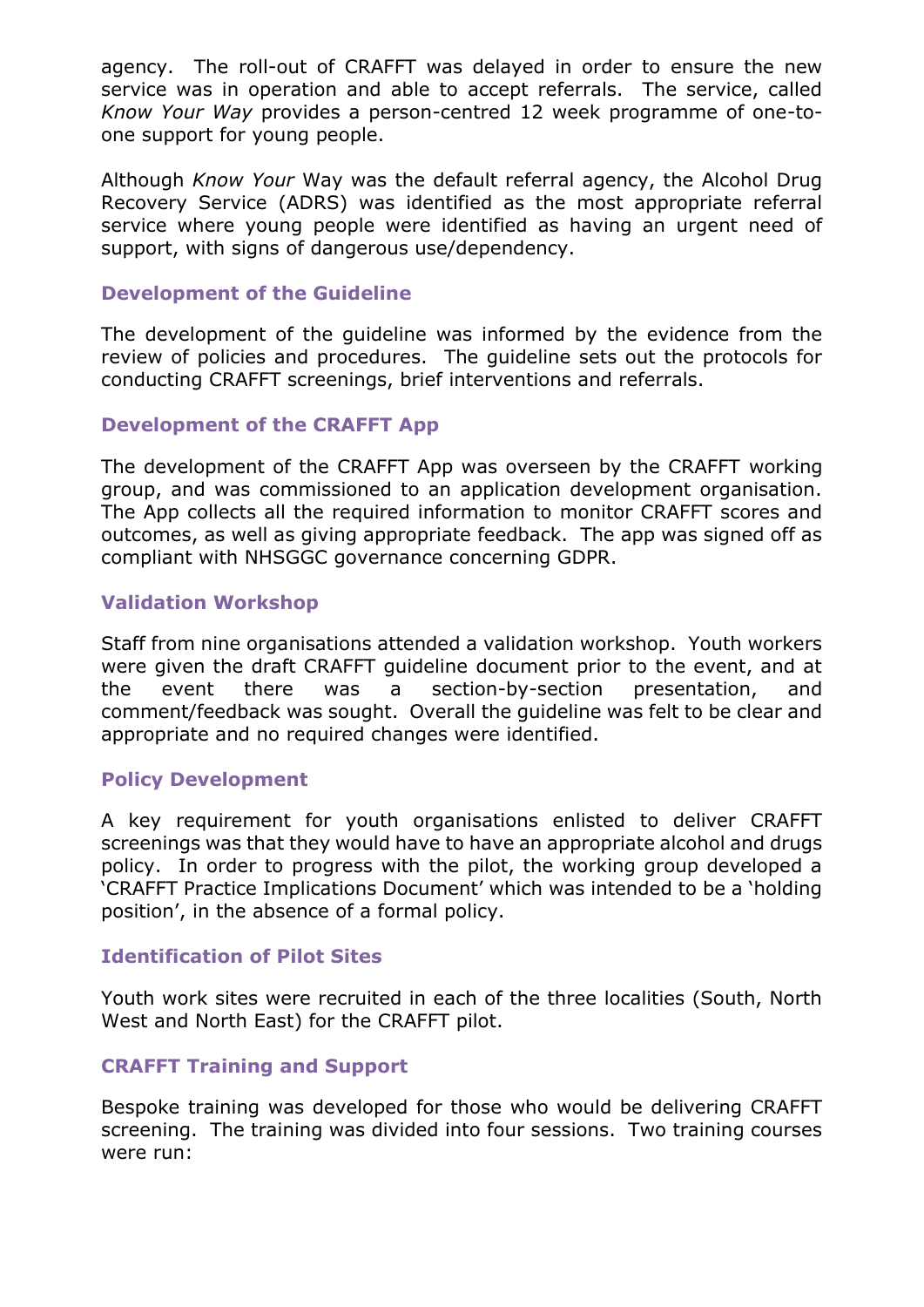- One in August-September 2019, with five youth workers from the two pilot sites in the South and North West (run as four half day sessions over a four-week period).
- One in October 2019 with two youth workers from the pilot site in the North East (run as two full day sessions on consecutive days).

Following the training, there was an open invitation for youth workers to get in touch with the trainers with any queries or support needs. Following the first training course, the two trainers met with the youth workers from the two organisations to obtain feedback on the initial CRAFFT screenings and respond to any concern or queries.

#### **Pilot Findings**

#### **Training**

Overall, the two trainers felt that the training had gone well, and they felt that the course worked better as four half days over four weeks than two full consecutive days. All the youth workers interviewed enthused about the training, praising the trainers, the content and the format. Trainers and participants all felt that the training was very helpful in providing the skills and knowledge needed to conduct the CRAFFT screenings and appropriate brief interventions and referrals where required.

All training participants completed pre-and post-training evaluation forms and also evaluations of each of the four sessions. The evaluation data show very positive findings, with all elements of the training being very well received. The data showed that training was successful in increasing knowledge on all the points it was developed to address and in providing the required skills.

#### **Policy and Governance Barriers to Implementation**

Although the staff at the pilot site in the North East (further education establishment) were positive about the training and keen to deliver CRAFFT screenings, they were unable to proceed with this due to a potential conflict with the institution's safeguarding policy which prohibited staff from 'investigating' any safeguarding issues. There were also concerns about how screenings may be conducted within their safeguarding requirements which prohibit staff from being alone with a young person. It is understood the staff are currently liaising with their safeguarding team to resolve these points, but at the time of the evaluation this pilot site had not been able to begin CRAFFT screening.

#### **Practical Opportunities and Limitations**

The youth workers were able to find a variety of spaces to conduct the CRAFFT screenings with privacy, which they felt were suitable.

Both pilot sites who had conducted CRAFFT screenings had periods where it was difficult to find time for screenings and brief interventions. The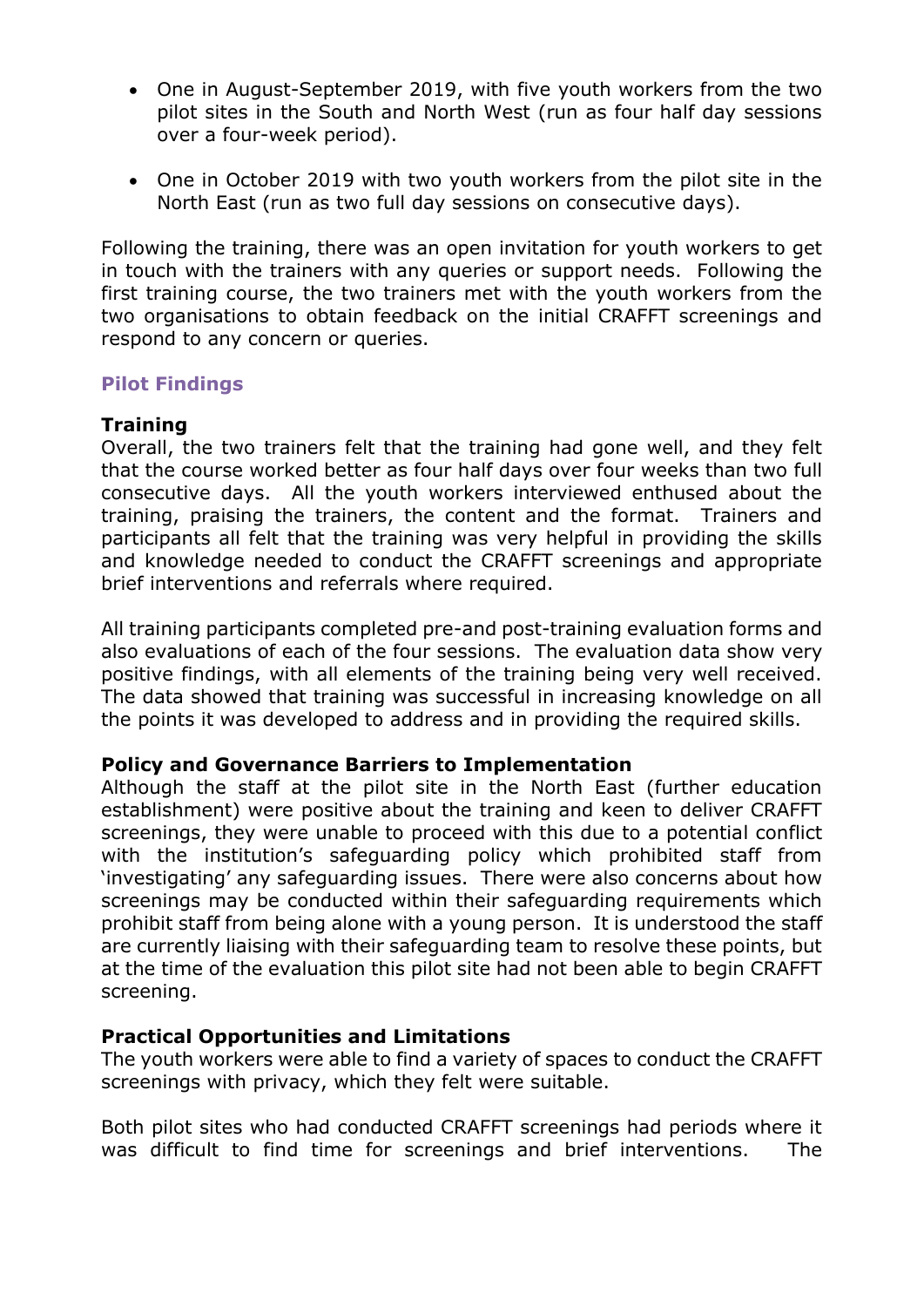organisation in the North West is activity-centred and staff could struggle to take time away from activities to do screenings. The organisation in the South was more varied and youth-led, but there were periods where planned events took precedence or otherwise impacted screening activity. In the South, there was a two-week period where the key youth worker forgot her password and was therefore unable to use the app or carry out screenings.

#### **Youth worker resources**

In the North West organisation, two members of staff had been trained and both were undertaking CRAFFT screenings and brief interventions with young people. In the South, only one member of staff was undertaking CRAFFT screenings, but another (who had attended the training) was involved in delivering brief interventions and informal conversations following screening. The pilot identified a potential barrier of some youth work staff not being comfortable using the app-based technology to conduct screenings.

# **Brief interventions**

All young people who had positive CRAFFT scores (and some with negative scores) received a brief intervention. Ideally, BIs were conducted straight after the screening, but that this was not always possible.

#### **Numbers of Screenings, CRAFFT Scores and Outcomes**

During the pilot period, 21 young people aged between 12 and 17 participated in CRAFFT screenings across two youth work settings. Eight of the 21 young people had a CRAFFT score of 2 or more, indicating risk.

Youth workers indicated that no referrals to services had been offered. They felt that the most appropriate actions for the young people they encountered with positive scores was a brief intervention. They had not encountered anyone who raised any 'red flags', child protection issues or in need of urgent attention for addiction. They had not referred any of the young people to the *Know Your Way* service. One youth worker felt that the length of support (12 weeks) offered at *Know Your Way* would not appeal to the young people they saw.

Staff in the pilot site in the South described a very obvious difference in the CRAFFT scores by ethnicity. Cannabis use was widespread for the Scottish white young people they worked with, but other ethnic groups and nationalities tended not to use drugs or alcohol at all.

#### **Willingness to participate**

Youth workers in both pilot sites who conducted screenings reported that young people had all been willing and happy to engage in the screening and provide consent for anonymised data to be held. The youth workers felt that young people engaged well and were candid in their responses.

Young people interviewed all indicated that they had been given the choice of participating and that they were happy to do so. Although most young people could not recall what they were told about the screening and its purpose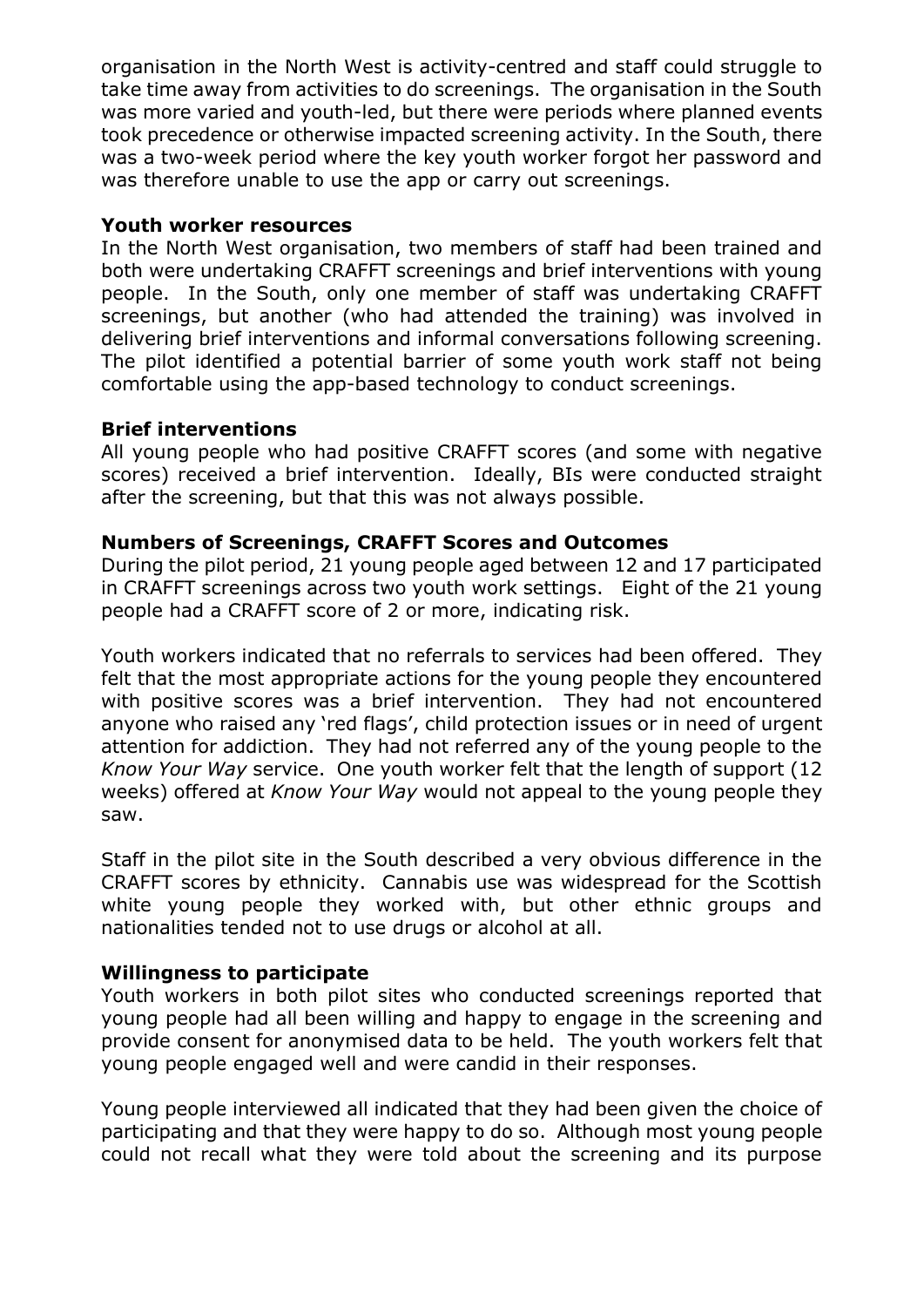before hand, one young person was under the impression that the purpose was to check that young people who were going on a trip with the organisation were not drinking or using drugs. A youth worker in the South said that she explained to young people that they were doing the screenings to see what services were needed in the area, and that taking part could bring services to the area.

#### **Youth Work Setting**

Youth workers felt that the delivery of CRAFFT screenings and brief interventions in a youth work setting was very appropriate and allowed them to build on the relationship and rapport they had with the young people. The young people who had participated in CRAFFT screenings, regardless of the outcome of the screening, saw the youth work setting as a very appropriate and relevant place to have conversations about drug and alcohol use.

# **The CRAFFT Tool**

The youth workers felt that the CRAFFT tool was easy to use, appropriate and was effective as a quick screening tool. The CRAFFT app was viewed positively by youth workers and the young people. All felt that it was very user-friendly, being clear and easy to use.

# **The CRAFFT Guideline Document**

Although youth workers were issued the CRAFFT guideline document prior to attending training, and trainers stressing the importance of reading the document, youth workers did not use or refer to the document prior to training or after training/during the delivery of CRAFFT. However, during training, participants were exposed to the entire content of the guideline document as the training was based on the content of the guideline, broken down into sections and discussed in full.

#### **Impacts**

All the youth workers interviewed felt the CRAFFT tool was very useful as a means of starting conversations and opening a dialogue about alcohol and drugs. Young people often saw value in initiating the discussion with youth workers and opening a door to future conversations.

Youth workers reported that CRAFFT screenings which had resulted in 'amber' or 'red' feedback on positive scores had often elicited an emotive response from young people, who could be shocked that their behaviour was indicative of risk. Three of the young people who were interviewed had CRAFFT screenings which had resulted in a positive score. Two talked about how their score and the subsequent conversations with the youth worker had initiated a real change in both their attitude and behaviour regarding cannabis use, either completely stopping or significantly cutting down their use. In one case, elimination of cannabis was associated with an increase in tobacco use.

# **Messages from the evaluation**

# **Key Successes**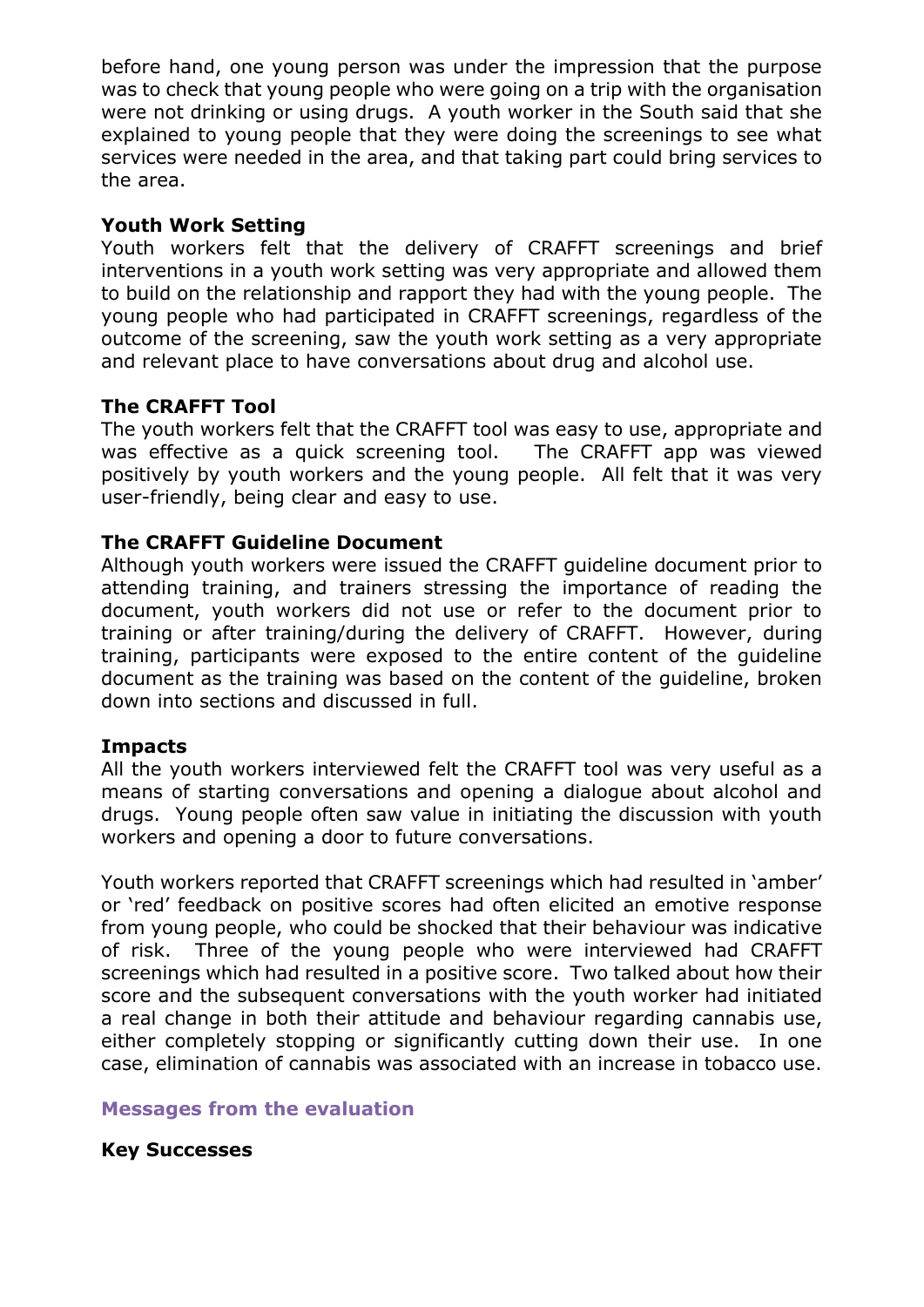- The CRAFFT training was very successful.
- The protocols set out in the guideline, the CRAFFT app and the age range targeted are regarded as appropriate and work well.
- The youth work setting appears particularly successful for the delivery of CRAFFT screening and brief interventions.
- Young people have generally been willing to participate in CRAFFT screenings and have been open and candid in their responses.
- The CRAFFT screenings provide a useful opportunity to begin a dialogue between the youth worker and young person regarding alcohol and drug use, affording future opportunities to discuss any relevant issues if they arise.
- There is evidence of CRAFFT screenings and brief interventions with young people effecting an immediate and real change in attitudes and behaviours with regards to substance use.

#### **Other messages and emerging issues**

The evaluation has also highlighted the following messages:

- The third pilot site (a large further education establishment) was unable to initiate the CRAFFT programme due to a potential conflict between the CRAFFT protocols and the organisation's policies.
- The CRAFFT guideline document has largely not been read by youth workers as a standalone document prior to beginning screenings nor referred to in the course of conducting screenings or brief interventions. However, during training, participants were exposed to the entire content of the document as the training was based on the content of the guideline, broken down into sections and discussed in full.
- The pilot site in the South has highlighted the importance of cultural and environmental factors influencing behaviour around substance use – this includes very disparate patterns of behaviour by ethnicity and local community pockets with specific cultural norms.
- No referrals have been made to the *Know Your Way* service identified as the key referral route.
- There may be some variation in how the purpose of the CRAFFT screening is explained by youth workers to young people, or how this is understood by young people.
- At least one example of positive behaviour change also included some displacement of substance use to increased use of tobacco.